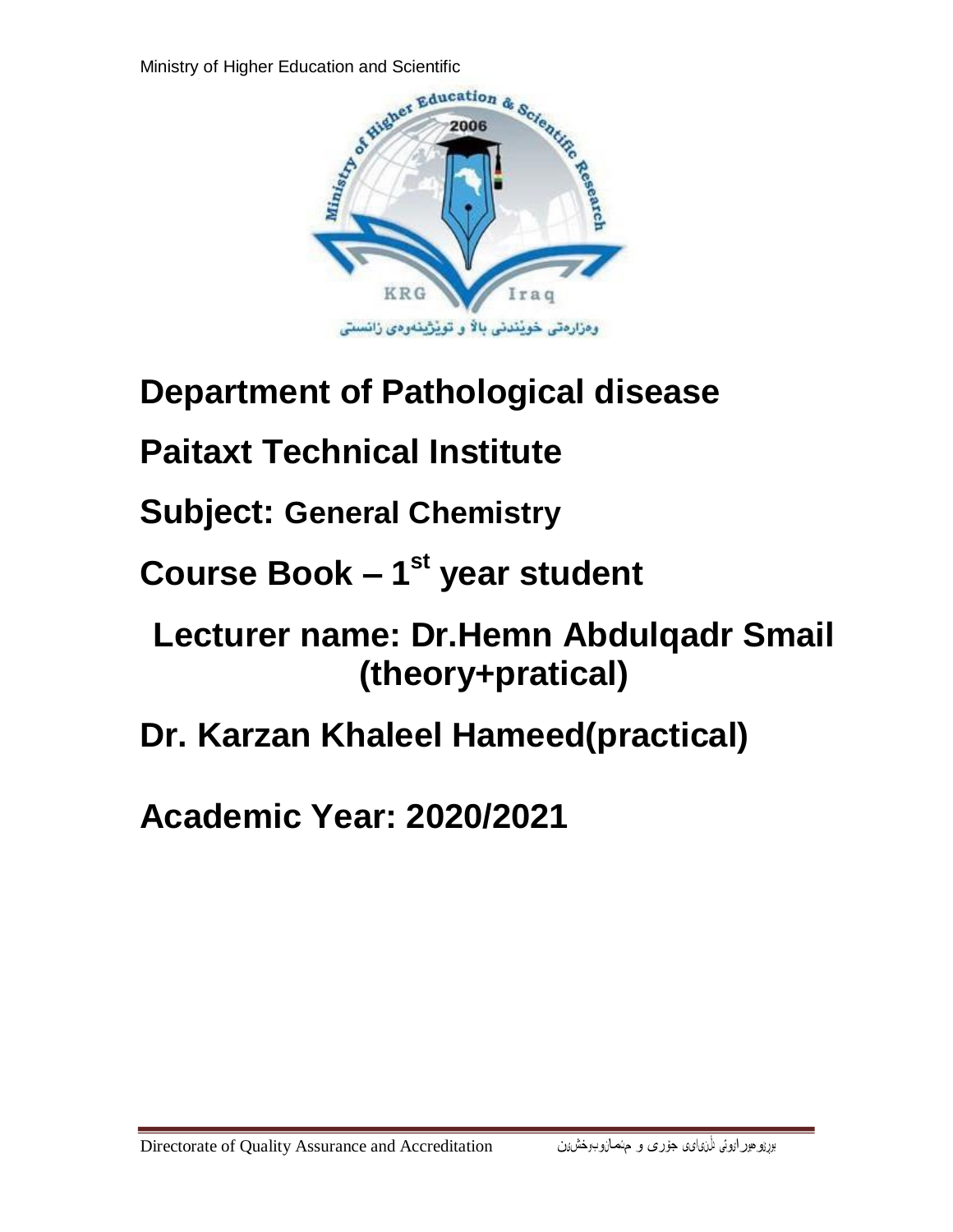## **Course Book**

| 1. Course name         | <b>General Chemistry</b>                |
|------------------------|-----------------------------------------|
| 2. Lecturer in charge  |                                         |
| 3. Department/ College | Pathological disease/ Paitaxt Institute |
| 4. Contact             |                                         |
| 5. Time (in hours) per | 2 hours theoretical - 2 hours practical |
| week                   |                                         |
| 6. Office hours        |                                         |
| 7. Course code         |                                         |
| 8. Teacher's academic  |                                         |
| profile                |                                         |
| 9. Keywords            |                                         |
| $\sim$ $\sim$          |                                         |

#### **10. Course overview:**

This course is intended to provide General chemistry. The first part of the course covers an introduction into measurements in analytical chemistry and a short introduction into methods of chemical analysis including volumetric and gravimetric analysis. The second part provides an introduction to the basic principles of Organic. Towards the end of the course; the importance of analytical and Organic chemistry.

#### **11.Course objective:**

The goal of this course is to introduce you to the principles of General chemistry with emphasis on the fundamental methods used for chemical analysis. The focus is on three important aspects: how to design experiments, how to analyse data, and how the tools of measurement work. The objectives of the course are

- 1. Learn how to apply the analytical approach to answer scientific questions.
- 2. Learn the principles of Organic chemistry.

3. Understand the principles and use of the instruments of chemical analysis; from basic glassware to modern instruments.

#### **12. Student's obligation**

Students are obligated to be prepared for each lecture by reading the relevant reading assignment before class (see the lecture schedule). Students should study the materials and work problems after each lecture as they are meant to reinforce your understanding

of the lecture material. Work extra problems for each topic in addition to the assignments. The more problems you practice, the better you will understand the material.

### **13. Forms of teaching**

PowerPoint presentation, lecture notes, and white board.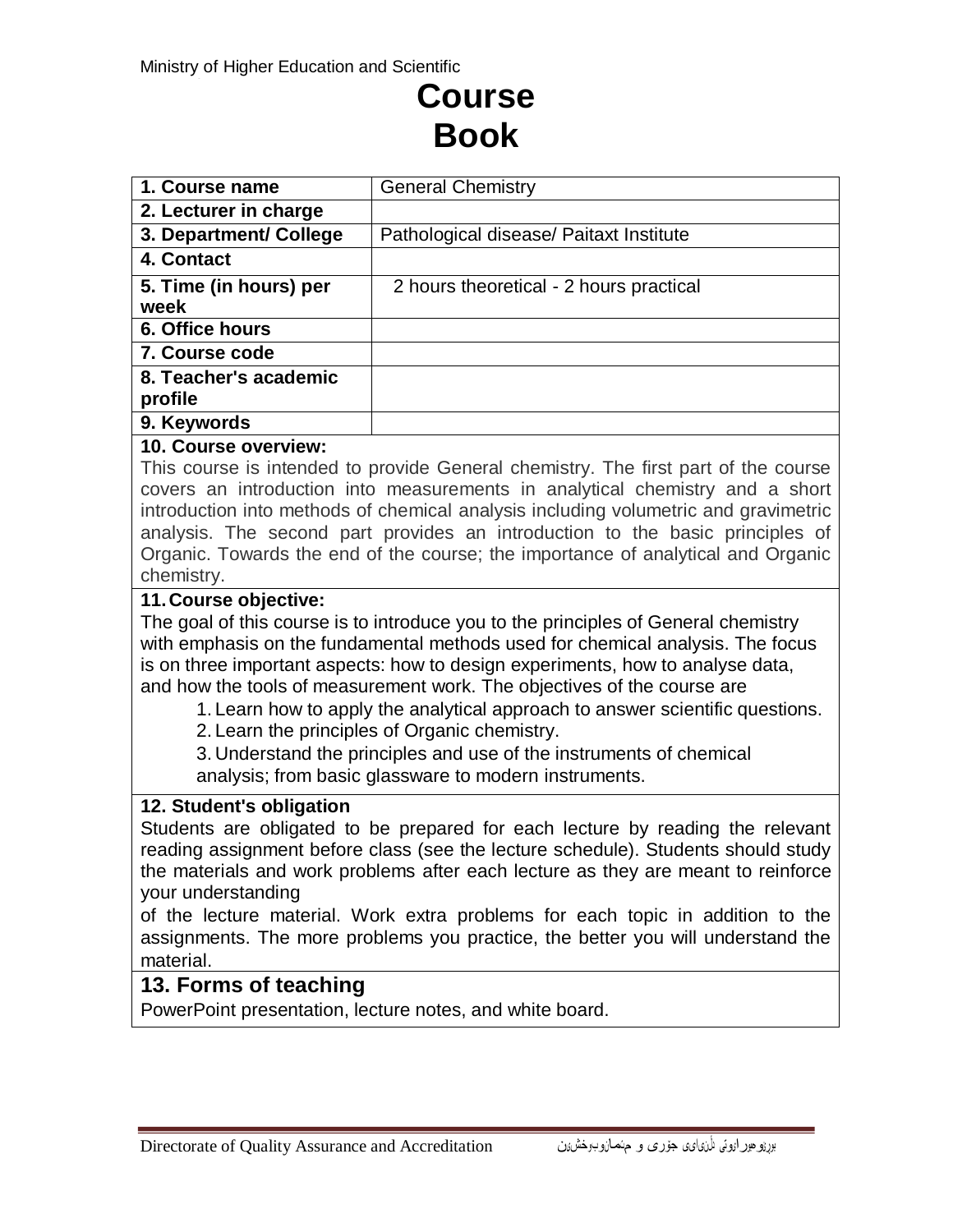Ministry of Higher Education and Scientific

**14. Assessment scheme** Two exams during the course period: 20% Quiz tests and homework: 10% Practical Course 20% Final Exam: 50% (20% for theoretical and 30% for practical)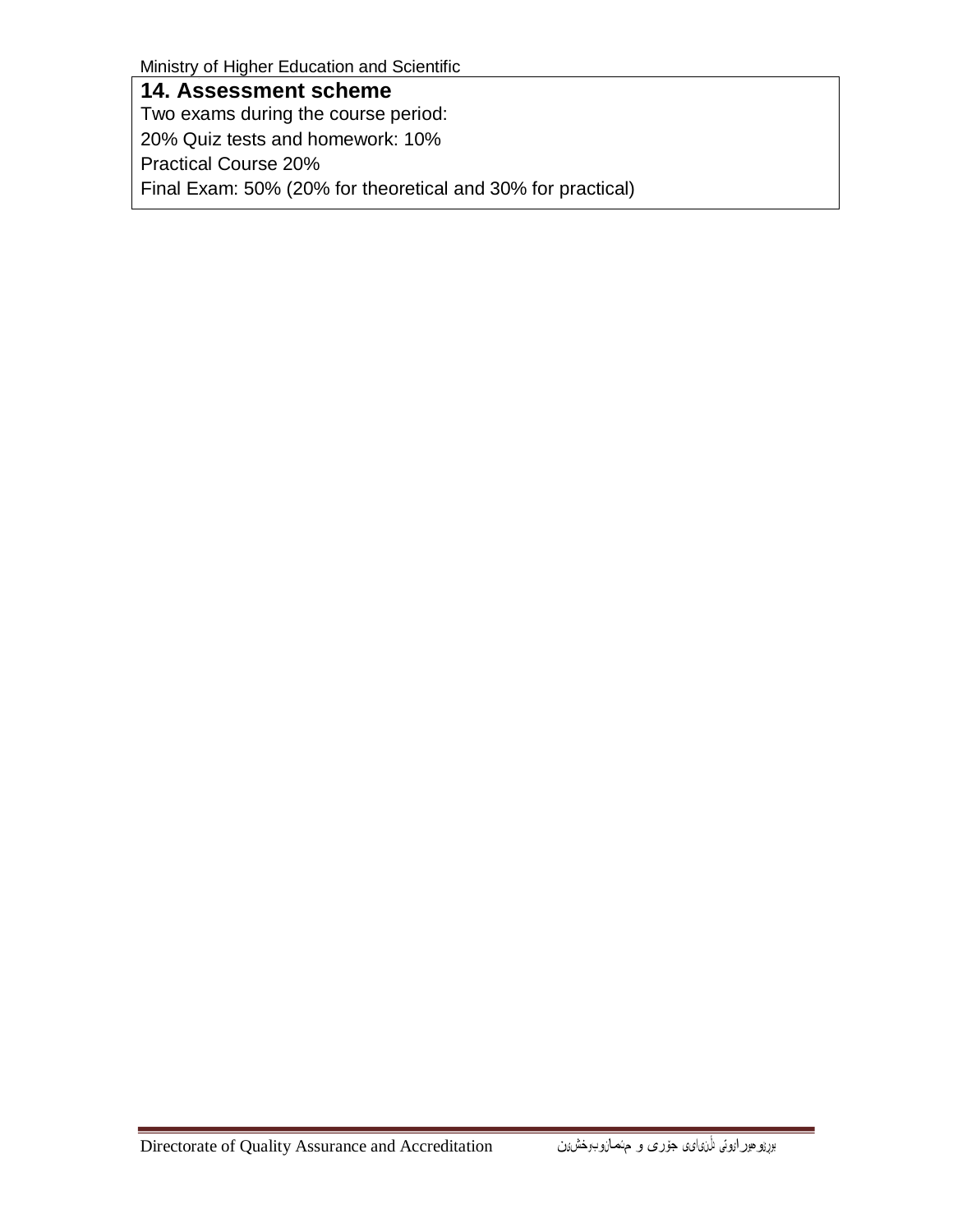## **15. Student learning outcome:**

On successful completion of the course, students will be able:

- 1. To develop expertise relevant to the professional practice of chemistry
- 2. To develop an understanding of the range and uses of analytical methods in chemistry and Organic.
- 3. To establish an appreciation of the role of chemistry in Physical chemistry.
- 4. To provide an understanding of chemical methods employed for elemental and compound analysis
- 5. To provide experience in some scientific methods employed in analytical and biochemistry
- 6. To develop skills in the scientific method of planning, developing, conducting, reviewing and reporting experiment.

## **16.Course Reading List and References:**

- 1. Fundamentals of Analytical Chemistry; Eighth Edition, by Douglas A. Skoog, Donald
	- M. West, F. James Holler and Stanley R. Crouch.
- 2. Quantitative Chemical Analysis, 9th ed., by Daniel C. Harris
- 3. Quantitative Chromatographic Analysis; by Thomas E. Beesley, Benjamin Buglio and Raymond P. W. Scott.
- 4. The Quantitative Analysis of Drug; by Garrat 3rd , 2005 Toppan & Co.
- 5. Lehninger: Principles of Biochemistry; by David Nelson, Michael Cox 4th , 2005
- 6. Outlines of Biochemistry; by Eric Conn & Paul K Stumpf 5th, 1987

| 17. The Topics:                                                                                                                                                       | Lecturer's name |  |
|-----------------------------------------------------------------------------------------------------------------------------------------------------------------------|-----------------|--|
| Introduction to chemistry; Measurements and units in<br>chemistry;<br>Matter; Properties of Matters; Classifications of Matters                                       | Week1           |  |
| Analytical chemistry, The chemical composition of aqueous<br>solution; Units of concentrations; Methods for the<br>expression of concentrations of solution; Molarity | Week2           |  |
| Normality; ppm; ppb; weight percentage; Density of specific<br>gravity                                                                                                | Week3           |  |
| Preparation of dilute solution from the stock solution;<br>Stoichiometric relationship                                                                                | Week4           |  |
| Chemical equilibria; Chemical equilibria for water;<br>Chemical equilibria for slightly soluble salts; Chemical<br>equilibria for weak<br>acids and bases             | Week5           |  |
| Density and Specific gravity of solution                                                                                                                              | Week6           |  |
| The solubility of precipitate                                                                                                                                         | Week7           |  |
| Mechanism of precipitate formation                                                                                                                                    | Week8           |  |
| <b>Elements and Compounds</b>                                                                                                                                         | Week9           |  |
| THE FIRST EXAME                                                                                                                                                       | Week10          |  |
| Introduction to Organic Chemistry                                                                                                                                     | Week11          |  |

Birectorate of Quality Assurance and Accreditation میرپروهبورایوتی نارنیایی جۆری و حهدانوبوخشین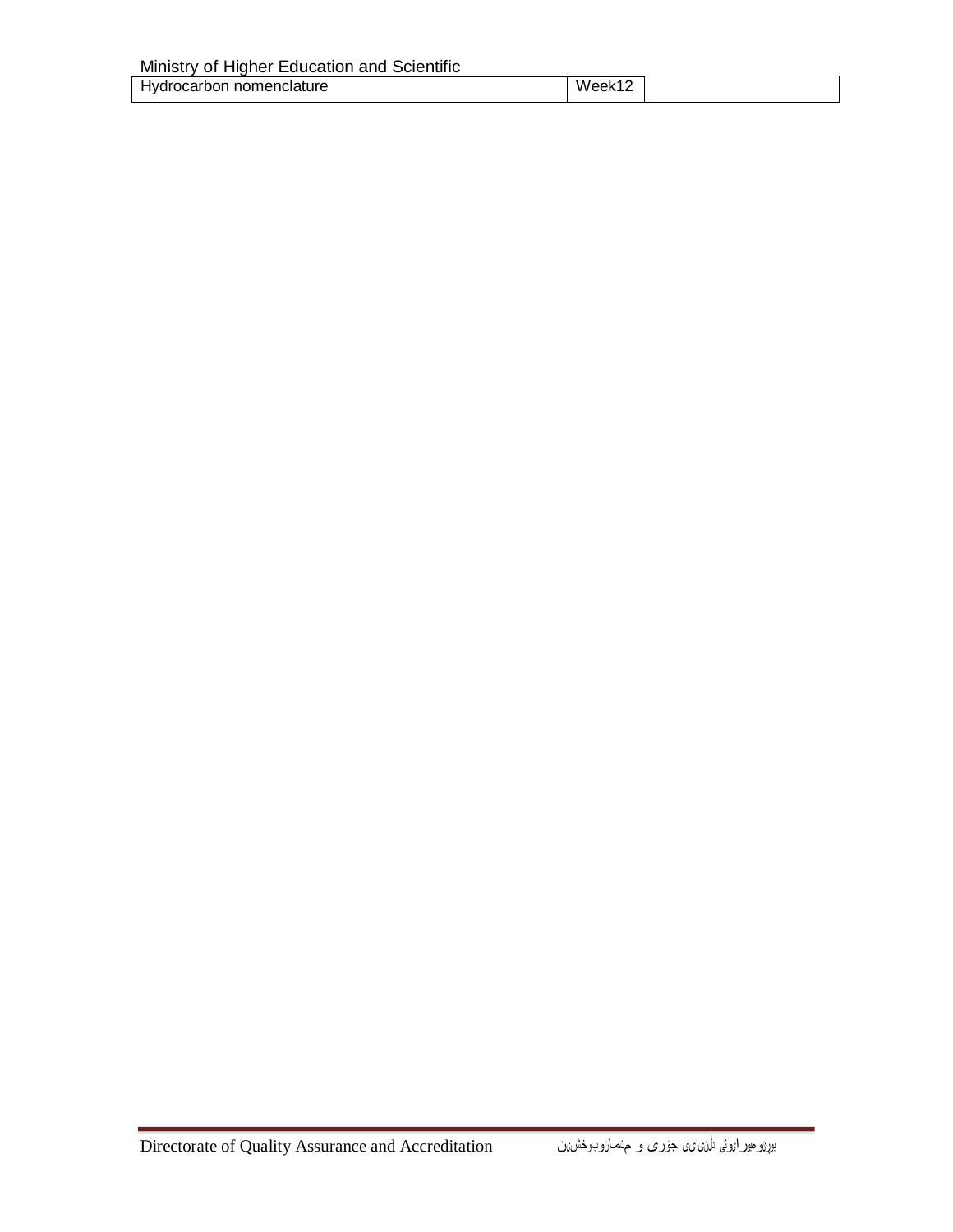Ministry of Higher Education and Scientific

| will live y or ringhor Education and Ocionalio<br>Physical Properties of Alkane, Alkene and Alkyns       | Week13         |                |  |  |
|----------------------------------------------------------------------------------------------------------|----------------|----------------|--|--|
| Physical and Chemical Properties of Aromatic compounds                                                   |                |                |  |  |
|                                                                                                          | Week14         |                |  |  |
|                                                                                                          |                |                |  |  |
|                                                                                                          |                |                |  |  |
| Aldehydes, Ketones and Carbonyl compounds                                                                | Week15         |                |  |  |
| Carboxylic acid and Alcohols                                                                             |                |                |  |  |
|                                                                                                          | Week16         |                |  |  |
| Physical and Chemical property of alcohol and carboxylic acid                                            |                |                |  |  |
| Final exam                                                                                               |                |                |  |  |
|                                                                                                          |                |                |  |  |
|                                                                                                          |                |                |  |  |
|                                                                                                          |                |                |  |  |
|                                                                                                          |                |                |  |  |
|                                                                                                          |                |                |  |  |
|                                                                                                          |                |                |  |  |
|                                                                                                          |                |                |  |  |
|                                                                                                          |                |                |  |  |
|                                                                                                          |                |                |  |  |
| <b>18. Practical Topics</b>                                                                              |                | Wee            |  |  |
|                                                                                                          |                | k              |  |  |
|                                                                                                          |                | 1              |  |  |
| chemical safety, Lab rule safety, and common chemical equipment<br>Determination of Boiling Point (b.p.) |                | $\overline{2}$ |  |  |
|                                                                                                          |                | 3              |  |  |
| Determination of Melting Point (m.p.); Physical Properties of Organic<br>Compounds                       |                |                |  |  |
| Determination of density of liquids and objects                                                          | 4              |                |  |  |
| Separation methods: Extraction                                                                           | $\overline{5}$ |                |  |  |
| <b>Volumetric Analysis</b>                                                                               | 6              |                |  |  |
| Neutralization titration (Acid-base titration)                                                           | 7              |                |  |  |
| Preparation and standardization of approximately 0.1N sodium hydroxide                                   | 8              |                |  |  |
| by                                                                                                       |                |                |  |  |
| using standardized hydrochloric acid                                                                     |                |                |  |  |
| Preparation and standardization of approximately 0.1N acetic acid                                        | 9              |                |  |  |
| solution by                                                                                              |                |                |  |  |
| using standardized sodium hydroxide                                                                      |                |                |  |  |
| THE FIRST EXAME                                                                                          | 10             |                |  |  |
|                                                                                                          |                |                |  |  |
| Determination of Acetic Acid in Vinegar                                                                  | 11             |                |  |  |
| <b>Precipitation Titrations</b>                                                                          | 12             |                |  |  |
| Synthesis of acetyl salicylic acid (aspirin)                                                             | 13             |                |  |  |
| Synthesis of acetaminophen (paracetamol)                                                                 | 14             |                |  |  |
| Synthesis of benzocaine                                                                                  | 15             |                |  |  |
| Recrystallization<br>The second exam                                                                     | 16<br>17       |                |  |  |
|                                                                                                          |                | 18             |  |  |
|                                                                                                          |                | 19             |  |  |
| THE SECOND EXAME                                                                                         |                |                |  |  |
|                                                                                                          |                | 20             |  |  |
| <b>19. Examinations:</b>                                                                                 |                |                |  |  |
|                                                                                                          |                |                |  |  |
| Will be covered in the lectures                                                                          |                |                |  |  |

÷,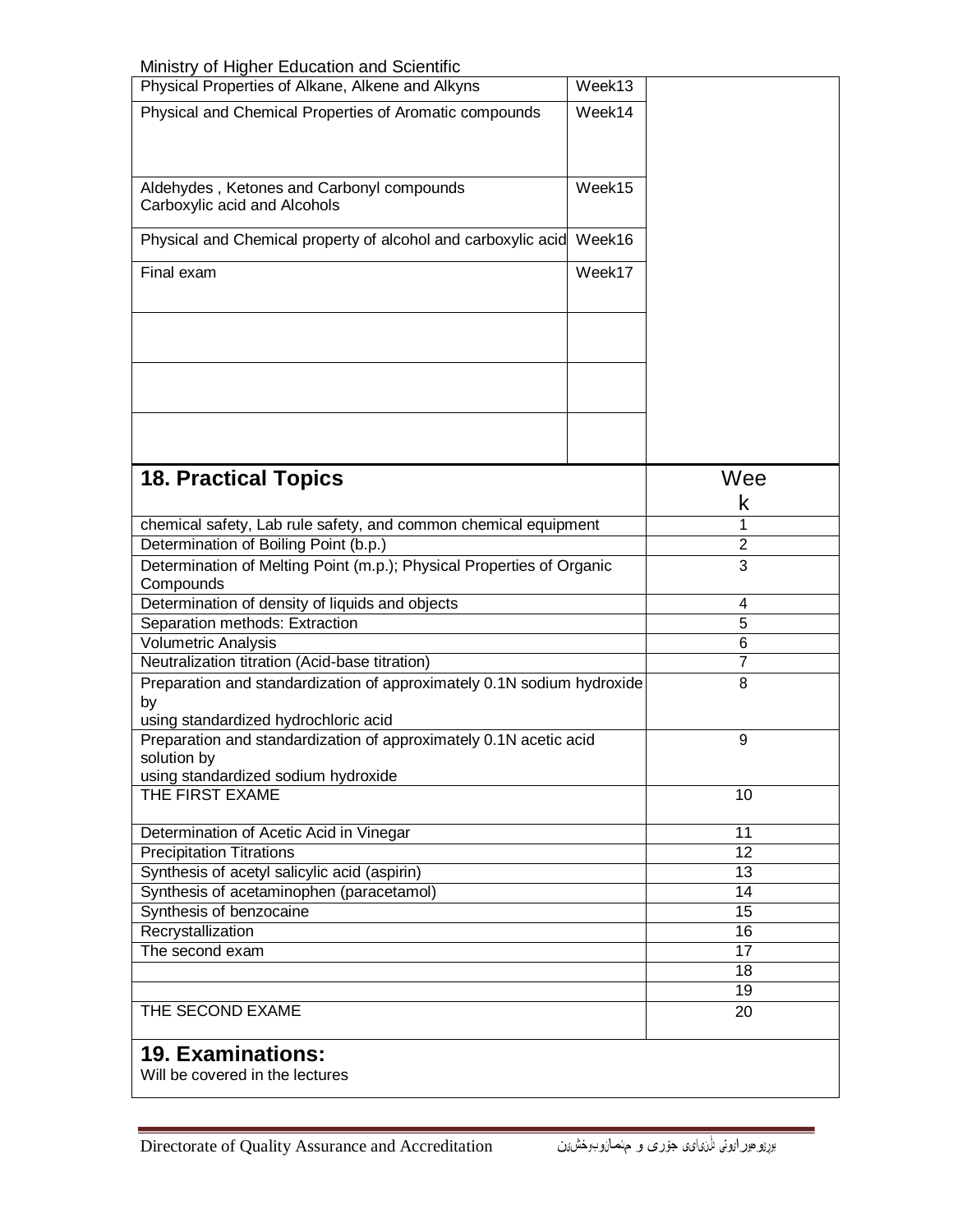### 20. Extra notes: